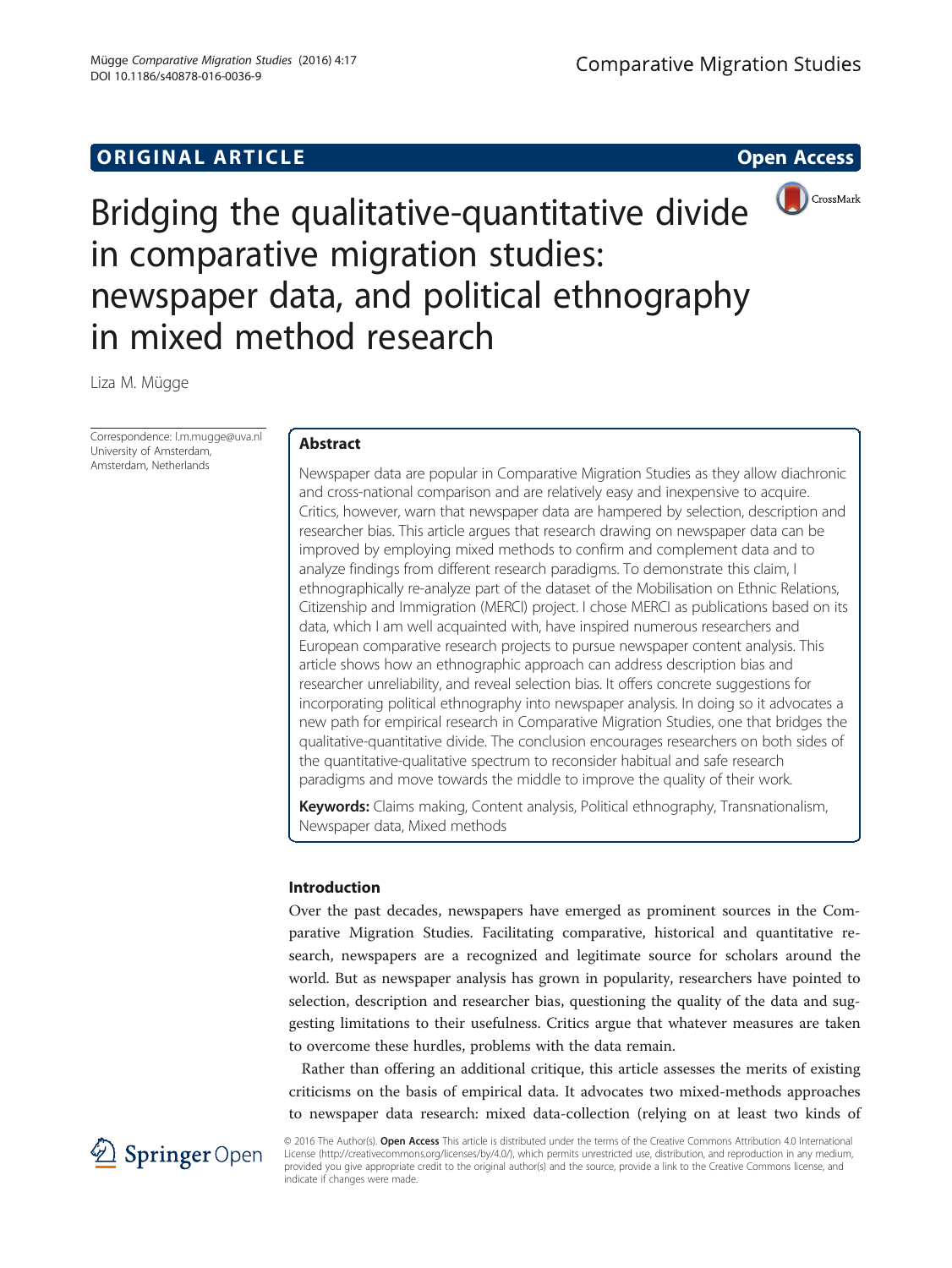data) and mixed data-analysis (using multiple or cross techniques regardless of the type of data) (Small, [2011,](#page-16-0) p. 60). The article argues for combining political ethnography with content analysis within the ongoing discussion on how to bridge the quantitativequalitative divide in the social sciences (Goertz & Mahoney, [2006;](#page-15-0) McBride & Mazur, [2010](#page-15-0)) and posits mixed-methods research as a third major research paradigm (Johnson, Onwuegbuzie, & Turner, [2007](#page-15-0)). Contrary to widespread perceptions, ethnographic research is well suited to this endeavor as it is already a mixed-methods approach entailing both qualitative and quantitative methods (Schensul, Schensul, & Lecompte, [2013](#page-16-0), p. 8).

The suggestions in this article are based on an ethnographic re-analysis of Dutch data from the completed Mobilisation on Ethnic Relations, Citizenship and Immigration (MERCI) research project, in which newspapers were the primary source of data (Koopmans, Statham, Giugni & Passy, [2005\)](#page-15-0). MERCI is chosen for two reasons. First, Koopmans and his coauthors developed and fine-tuned 'claims-making, this methodology has inspired numerous ' comparative European research projects.<sup>1</sup> Second, MERCI, and more specifically the data on the Netherlands, is chosen because of my familiarity with this case.

The following sections review established critiques of newspaper analyses and the political claims-making method based on newspaper data as developed by Koopmans et al. [\(2005\)](#page-15-0). I then explain the underlying rationales for political ethnography, how political ethnography is a mixed-methods approach, and why the current project can be understood as political ethnography. These rationales – confirming and complementing data, analysis from the perspectives of different methods and paradigms – guide the reanalysis of the MERCI data. The first part of the analysis shows how ethnographic field-specific expertise can reveal biases in newspaper data. The second part shows what political ethnography can add to the interpretation of data. It places the claims in broader context and evaluates how these insights amend Koopmans et al.'s [\(2005\)](#page-15-0) conclusions. Subsequently, I propose mixed-method tools for research building on newspaper content analysis through the integration of what I label validating and explorative political etnograhpy. The final sections reflect on these recommendations in light of ongoing challenges faced by researchers interested in mixed methods and encourage a new path for future empirical research in Comparative Migration Studies.

#### Newspaper analysis: critiques and approaches

The content analysis of newspapers to identify actors, events, and actions has been with us since the mid-1930s (Davenport, [2010](#page-15-0), pp. 4–9). Their design has always been straightforward, with researchers developing 'explicit coding rules that defined the behavior of interest as well as specific characteristics that were identified during the coding process' (Davenport, [2010](#page-15-0), p. 6). Such data collection allowed researchers to collect and compare data which could be examined in multiple ways.

Despite these advantages, the strategy's limitations have repeatedly been pointed out over the past four decades. Critics stress that newspaper data is vulnerable to three biases (McCarthy, McPhail, & Smith, [1996\)](#page-15-0). First, newspapers report only a fraction of what could potentially be reported, with violent, larger, or protracted events more likely to be covered (selection bias) (McCarthy, Titarenko, McPhail, Rafail, & Augustyn, [2005](#page-15-0)). What ends up being published largely depends on editors' professional networks and their instincts about what will appeal to readers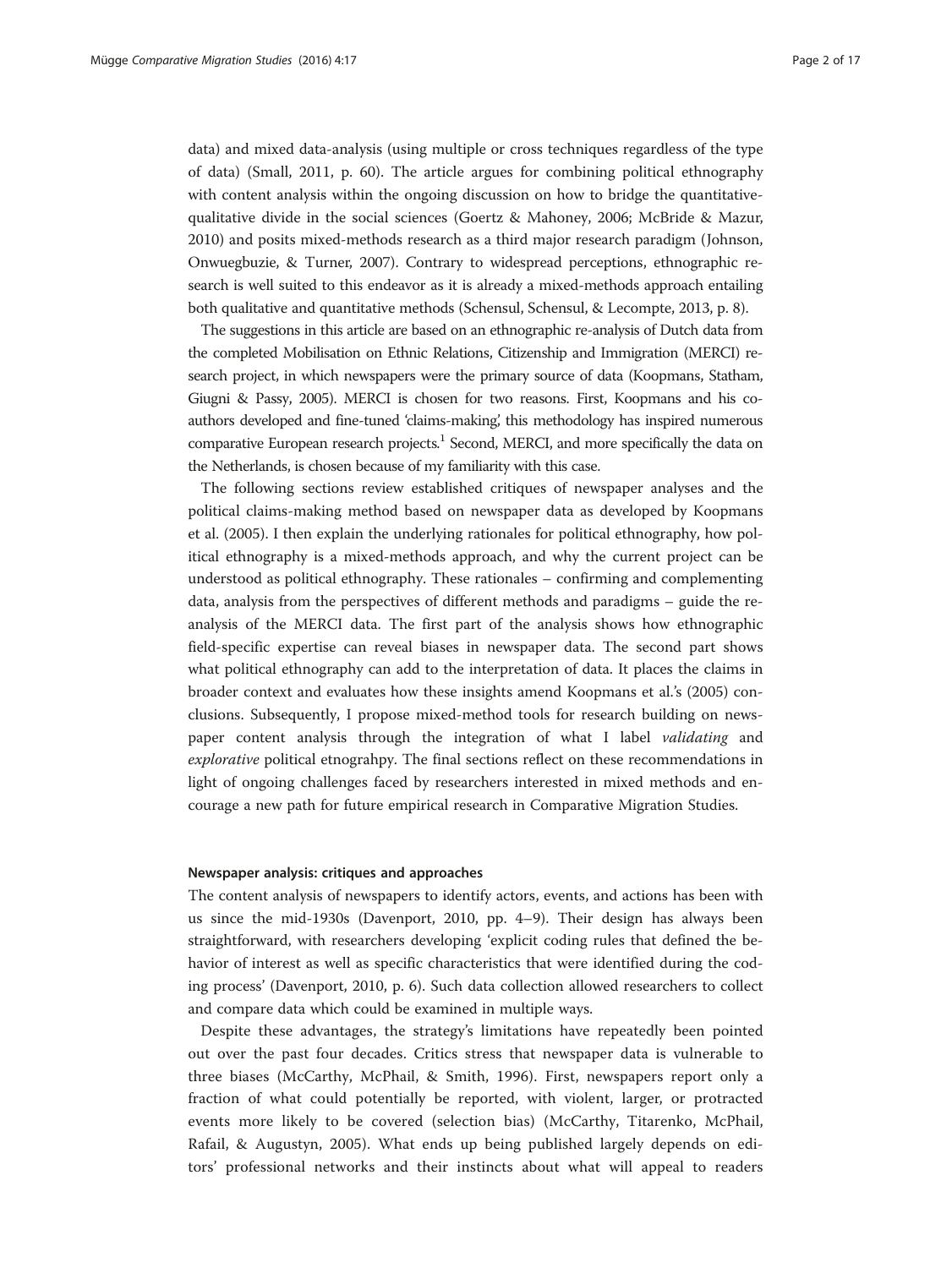(Ortiz, Myers, Walls, & Diaz, [2005\)](#page-16-0). Second, errors occur in the descriptions of reported events (description bias). Third, the reliability of choices made by researchers has been questioned; no matter how advanced their codebooks, the risk remains that researchers interpret codes differently depending on their personal knowledge (researcher bias) (Franzosi, [1987](#page-15-0)).

To address the problems outlined above, scholars have suggested the triangulation of media sources, the use of electronic archives, and methods employed in survey research to address non-random response rates (Earl, Martin, McCarthy, & Soule, [2004\)](#page-15-0). Recently, scholars have suggested that description and selection bias can be reduced by drawing on multiple newspapers (Koopmans & Statham, [2010,](#page-15-0) Van der Brug, D'Amato, Berkhout, & Ruedin, [2015](#page-16-0)) others have relied on interviewing journalists (Fillieule & Jiménez, [2003\)](#page-15-0). Davenport's study of the Black Panther Party ([2010](#page-15-0)) has shown that the frequency and type of reported events depend on one's sources. To reveal which events are missed, he suggests using as many sources as possible. These remedies, however, have not put to rest criticisms of selection, description and researcher bias in claimsmaking analysis (Ortiz et al., [2005\)](#page-16-0).

#### Political claims analysis: data and methodology

The political claims-making method was developed to fine-tune conventional protest event analysis (PEA), which tried to systematically map, analyze and interpret the occurrence and properties of large numbers of protests through newspaper content analysis (Koopmans & Rucht, [2002](#page-15-0)). PEA has been criticized for presenting a highly selective and biased view of contentious politics, for its rigid distinction between challengers and the establishment, and for failing to capture the discursive side of claims-making (Koopmans & Statham, [1999a, b](#page-15-0)). For Koopmans and Rucht, objections to PEA on the grounds of misrepresenting 'reality' are unwarranted: 'It is based on a constructed reality… of extreme importance for both policy makers and the wider public.… In a certain sense, protests and other events that remain unreported are simply "non-existent"' [\(2002](#page-15-0), p. 252).

Political claims analysis takes individual instances of claims-making by public actors as the unit of analysis. In contrast to other types of media analysis, it is expected to provide information about who addresses whom on which issues (Koopmans, [2007](#page-15-0), p.189). The demands of, for example, ethnic organizations are expressed in the form of collective identities such as 'We Muslims have the right to housing'. Claims consist 'of the purposive and public articulation of political demands, calls to action, proposals, criticisms, of physical attacks, which, actually or potentially, affect the interest or integrity of the claimants and/or other collective actors' (Koopmans et al., [2005,](#page-15-0) p. 252).

Koopmans et al.'s ([2005](#page-15-0)) study of ethnic mobilization was based on the MERCI project, which compared political claims-making in the Netherlands, France, Germany, Switzerland and Great Britain. The source for political claims in the Netherlands was the leading liberal daily, the NRC Handelsblad; claims were coded from the Monday, Wednesday and Friday issues for the period 1992–1999. The coding focused on events that had occurred in the 2 weeks prior to being mentioned and excluded retrospective coverage of older claims. Each claim was coded once – the first time it was encountered. Repetitions in subsequent articles were not coded separately, although additional information was used to complete the data on the origin claim.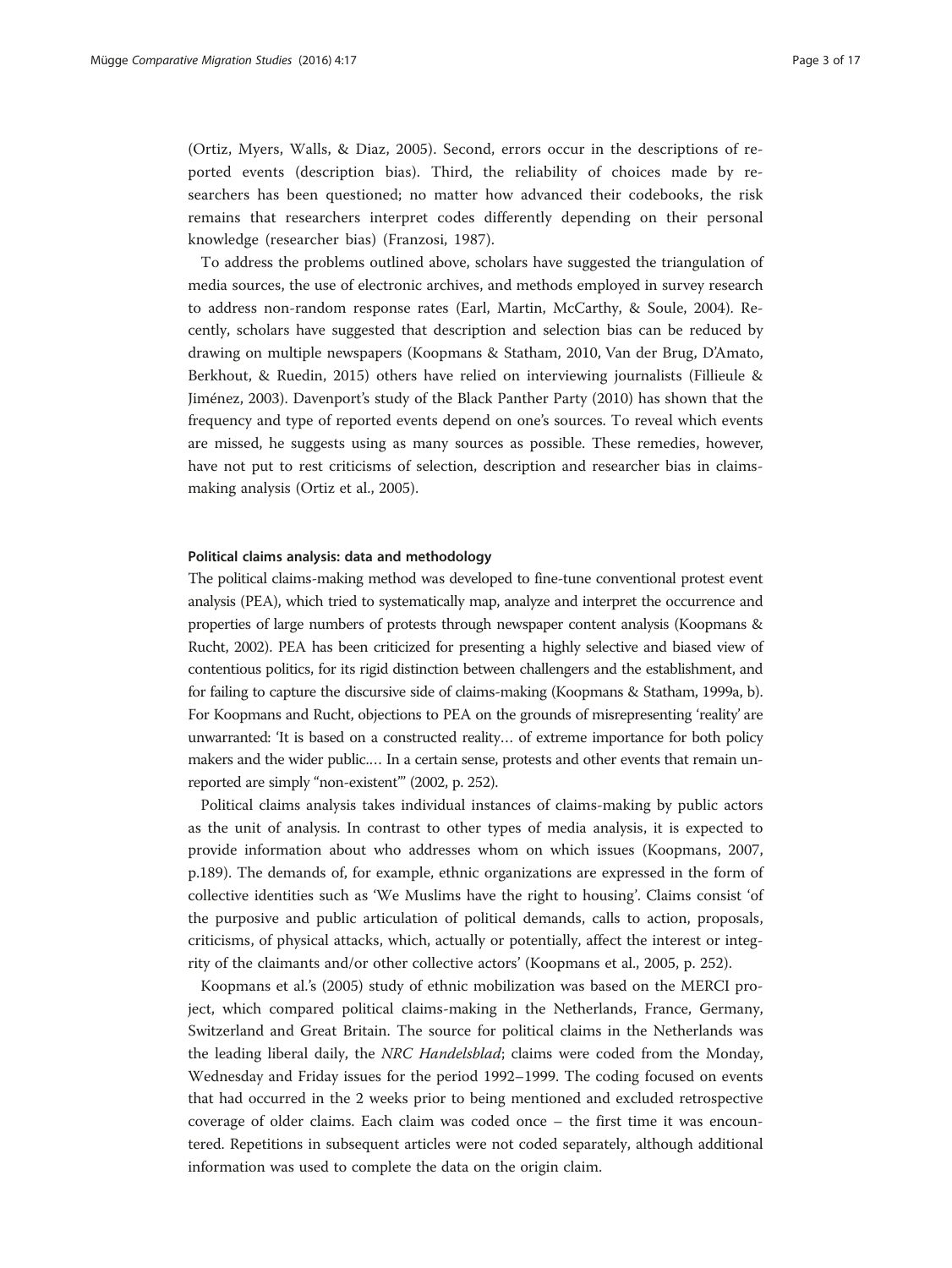Koopmans et al. [\(2005\)](#page-15-0) explicitly address selection, description and researcher biases (pp. 254–65). First, they concede that newspaper coverage is neither undistorted nor a complete mirror of reality; only a small part of the claims made on a daily basis are actually covered. This, however, is precisely the part of claims-making that interests them: 'the part that can have an impact on the perceptions of the public or on policy making' (p. 25). Second, they hope to minimize description bias by coding only factual statements and events and excluding additional comments by editors and reporters. Third, the authors assure that inter-coder reliability has been enhanced by a codebook with numerous examples as well as by regular discussion of problematic cases. The resulting data set is claimed to be suitable for macro-level comparative analysis and for focusing on the qualitative aspects of particular actors and claims (Koopmans et al., [2005](#page-15-0), p. 27).

These properties led me to use the MERCI data set for a study on transnational politics of Turkish, Kurdish and Surinamese immigrants in the Netherlands. Back then, in 2002, transnational scholarship was almost exclusively based on ethnographic case studies; systematic comparative work was lacking (Waldinger & Fitzgerald, [2004\)](#page-16-0). To fill this void Koopmans et al. [\(2005\)](#page-15-0) applied the method of political claims-making to examine immigrant political activities that focus on their countries of origin. They had concluded that transnationalism is primarily driven by exclusion from host country political opportunities. In their view, homeland influences are: 'relatively marginal to understanding patterns of migrant claims-making. Our argument for the retention of national citizenship approaches… is not a normative one, but a factual one. Our evidence simply shows that national citizenship shapes transnationalism' (Koopmans & Statham, [2001,](#page-15-0) p. 95).

More recent European comparative research projects have significantly improved data collection and interpretation of claims making. Projects have adapted and finetuned the MERCI codebook (Berkhout & Sudulich, [2011;](#page-15-0) Castelli Gattinara, Cinalli, Giugni, & Morales [2015;](#page-15-0) Hoksbergen & Tillie [2012](#page-15-0)), have combined newspaper data with interviews, surveys, focus groups, existing statistics and policy documents (Cinalli & Giugni, [2013;](#page-15-0) Morales & Giugni [2011;](#page-15-0) Statham & Tillie, [2016;](#page-16-0) Van Heelsum & Koomen, [2016](#page-16-0)), redefined claims and actors to account for cross-national differences (Berkhout, [2015](#page-14-0)) and applied other techniques, such as network analysis, on the same data (Cinalli & O'Flynn, [2014](#page-15-0)). While these improvements have been complementary two limitations remain. First, additional data has not been used within a mixed method research design or with the purpose to *validate* newspaper data (but see Helbling & Tresh, [2011](#page-15-0)). Second, none of these studies have included political ethnography in their methodological and analytical toolboxes. Some authors even outright dismiss qualitative approaches to content analysis (Vanparys, Jacobs, & Torrekens, [2013\)](#page-16-0).

#### Political ethnography and mixed methods

This article sees ethnography as an approach rather than a uniform method which is guided by 'its commitment to direct experience with a population or community of concern. It is this continuous exposure and engagement with a research setting, rather than the specifics of a methodology alone, that distinguishes ethnography from other research approaches' (Schensul et al., [2013,](#page-16-0) p. 2; for such an approach to content analysis see Korteweg & Yurdakul, [2009](#page-15-0)). The approach when observing and talking to the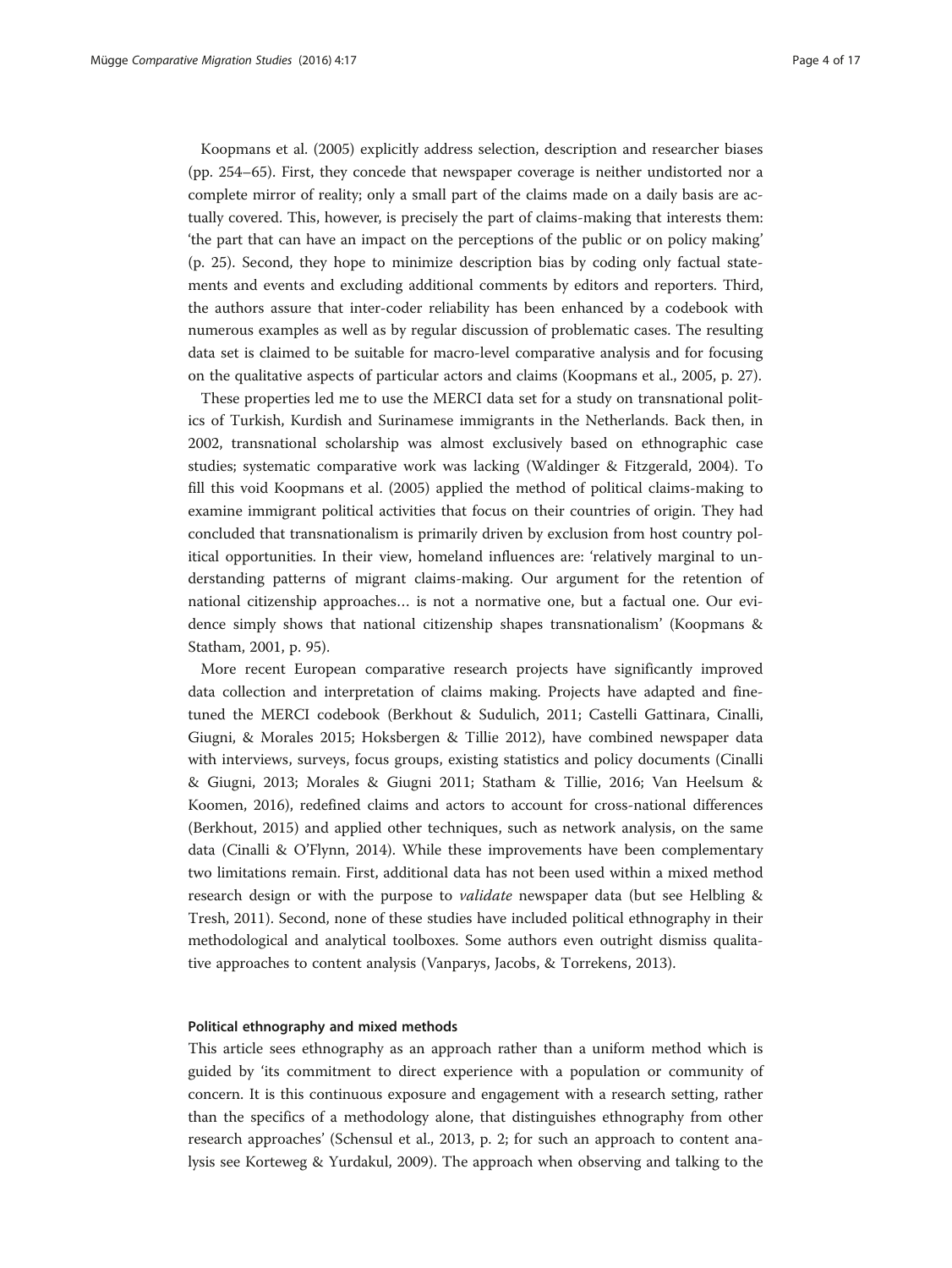actors in the MERCI sample was open to their views, interpretations and memories of the reported events, following the ethnographic tenet that the best way to understand a different cultural setting is to immerse oneself in it (Schensul & Lecompte, [2013](#page-16-0), p. 1). Such immersion often includes fieldwork that is characterized by being present in a research setting to gain sufficient trust (Schensul et al., [2013,](#page-16-0) p. 3). Ethnographers continuously observe behavior, conduct informal interviews and participate in activities which they document in field notes (Schensul et al., [2013](#page-16-0), p. 14). This is time consuming and does not necessarily produce accurate data; no researcher can be everywhere or know everyone in a site. Nevertheless, it is believed that constant exposure enables the ethnographer 'to make accurate guesses about what might or what might not be an appropriate response to a question' (Schensul et al., [2013](#page-16-0)).

Ethnography is both inductive and deductive and is by no means only qualitative. The process of testing and retesting to approximate consistency of observation can be applied to a variety of data, be it observational material or survey findings (Schensul et al., [2013](#page-16-0), p.5). Ethnographers may use surveys and other instruments to test concepts and theories derived from other fields or from 'outsider' observation. But they argue that such instruments and the theories directing them should not be arbitrarily used without testing them locally for both practical and theoretical applicability (Lecompte & Schensul, [1999;](#page-15-0) Snow, Morrill, & Anderson, [2003](#page-16-0)).

Critics who believe that science is or should be 'objective' often argue that the personal characteristics of the researcher bias data collection and interpretation, making ethnography highly subjective and unable to meet standard conceptions of validity and reliability. However, these criticisms apply more to classic anthropological fieldwork conducted individually in remote areas than to ethnography conducted in urban areas to test or better understand survey or newspaper data. Maintaining objectivity requires that researchers select the best interview or observation and carefully justify their decisions (Schensul et al., [2013,](#page-16-0) p. 19).

The strength of ethnography is its internal validity, arising from ethnographers' familiarity with the research field in all its complexity. As for external validity, ethnographers are able to adapt or create locally appropriate aids to data collection that can yield predictive theories and hypotheses that can be applied to the same situation or to other similar situations using the same research methods and data collection techniques (Lecompte & Schensul, [1999](#page-15-0), p. 3).

The re-analysis of the claims – the evidence on which Koopmans et al.'s ([2005\)](#page-15-0) conclusions are based - draws on my own data collection which included a survey in the Netherlands ( $N = 101$ ), 241 in-depth interviews and participant observation during numerous political events in the Netherlands, Turkey and Surinam. I learned Turkish and the Surinamese lingua franca, Sranantongo, closely followed the daily news in Turkey and Surinam through newspapers, television and radio and reported on my observations in research diaries – approximately 2–3 pages per day in the field between 2003 and 2005 (Nell, [2008a](#page-16-0); Mügge, [2010;](#page-16-0) Mügge, [2013a](#page-16-0), [b](#page-16-0)). I gained in-depth knowledge of the cases and encountered most of the actors and events coded from newspaper articles in the MERCI sample. With one Kurdish actor who was most quoted in the newspapers, I systematically reviewed all claims collected for Turks and Kurds during a fourhour interview. Subsequent triangulation with other sources confirmed the interpretations that surfaced in this interview.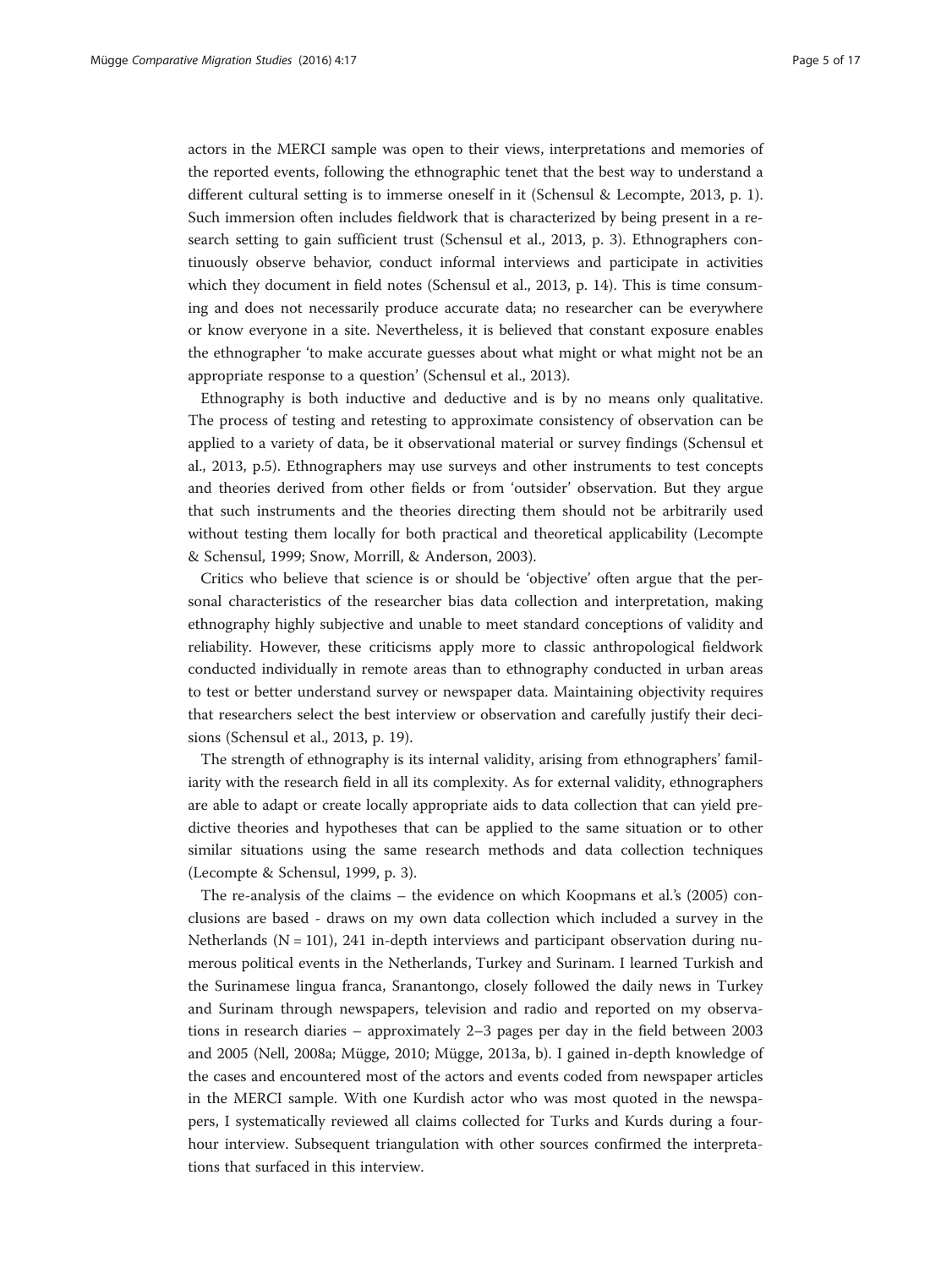My ethnography was political and differs from traditional anthropological ethnography in that it does not focus on culture, but on politics (Baiochhi & Connor, [2008](#page-14-0)). Political ethnography is conducted by political scientists who are 'open to simplify for analytic coherence, and to seek to produce generalizable results' (Schatz, [2009](#page-16-0), p. 306). This implies 'attention to cross-case comparisons, to broadly occurring factors' (Schatz, [2009](#page-16-0)). I studied political and ethnic groups located or moving in and between at least two national contexts; the events I participated in were those organized by a particular network of political groups (for a similar approach see Fitzgerald, [2006\)](#page-15-0). In this sense I broke with the classical ethnographic approach that involves participation in one locality for a long period of time. The trust I gained was not so much because the same group of people saw me at the same site time and again, but because people had heard from others that I was there. In other cases, I gained trust by telling respondents about events and showing them my knowledge and willingness to participate in their activities. Sometimes only the fact that I had taken the effort to study the Turkish language was enough to break the ice.

My participation spanned geographical contexts; its length was often short and depended on the accessibility of groups. For instance, I spent more time with groups that adhered to extreme political ideologies including certain Kurdish groups, the extreme left and right, as it was usually more difficult to schedule interviews with them. Anthropologists have debated to what extent multi-sited fieldwork with short visits still counts as ethnography (Hendry, [2003;](#page-15-0) Marcus, [1995](#page-15-0)). As ethnography in this article is understood as an approach rather than a method, I argue that it does.

Mixed methods have increasingly become mainstream in ethnography and the social sciences and may be motivated by confirmation, complementarity (Small, [2011,](#page-16-0) p. 63) and initiation (Schensul et al., [2013](#page-16-0), p. 158). The rationale behind confirmation is to verify or to 'triangulate' the findings from one type of data with those derived from others (Small, [2011](#page-16-0), p. 63). Seeking agreement with findings derived through different methods is particularly important as it counteracts various sources of bias (Schensul et al., [2013](#page-16-0), p. 158). Complementarity refers to the value of combining different types of data to compensate for their various weaknesses (Small, [2011](#page-16-0), p. 63). It increases interpretability, meaningfulness and validity, and counteracts biases in other methods and sources (Schensul et al., [2013](#page-16-0), p. 158). Finally, initiation interrogates one method with another; it increases depth by analyzing findings and interpretations from the perspective of different methods and paradigms.

The next section shows how political ethnography revealed biases in the newspaper data (confirmation) and the extent to which these biases can be corrected by complementary data; initiation will be covered in the subsequent section.

#### Biases

The quality of newspaper data can be improved with ethnographic tools to address selection, researcher and description biases. In total the MERCI sample included 54 Turkish, 41 Kurdish and 19 Surinamese claims in the Netherlands, contained in 40, 28 and 11 newspaper articles respectively (Mügge, [2012a\)](#page-16-0). These 114 claims have been thoroughly studied, examining the MERCI codebook, the database with the codes, the summaries of the claims and the original newspaper articles in LexisNexis. For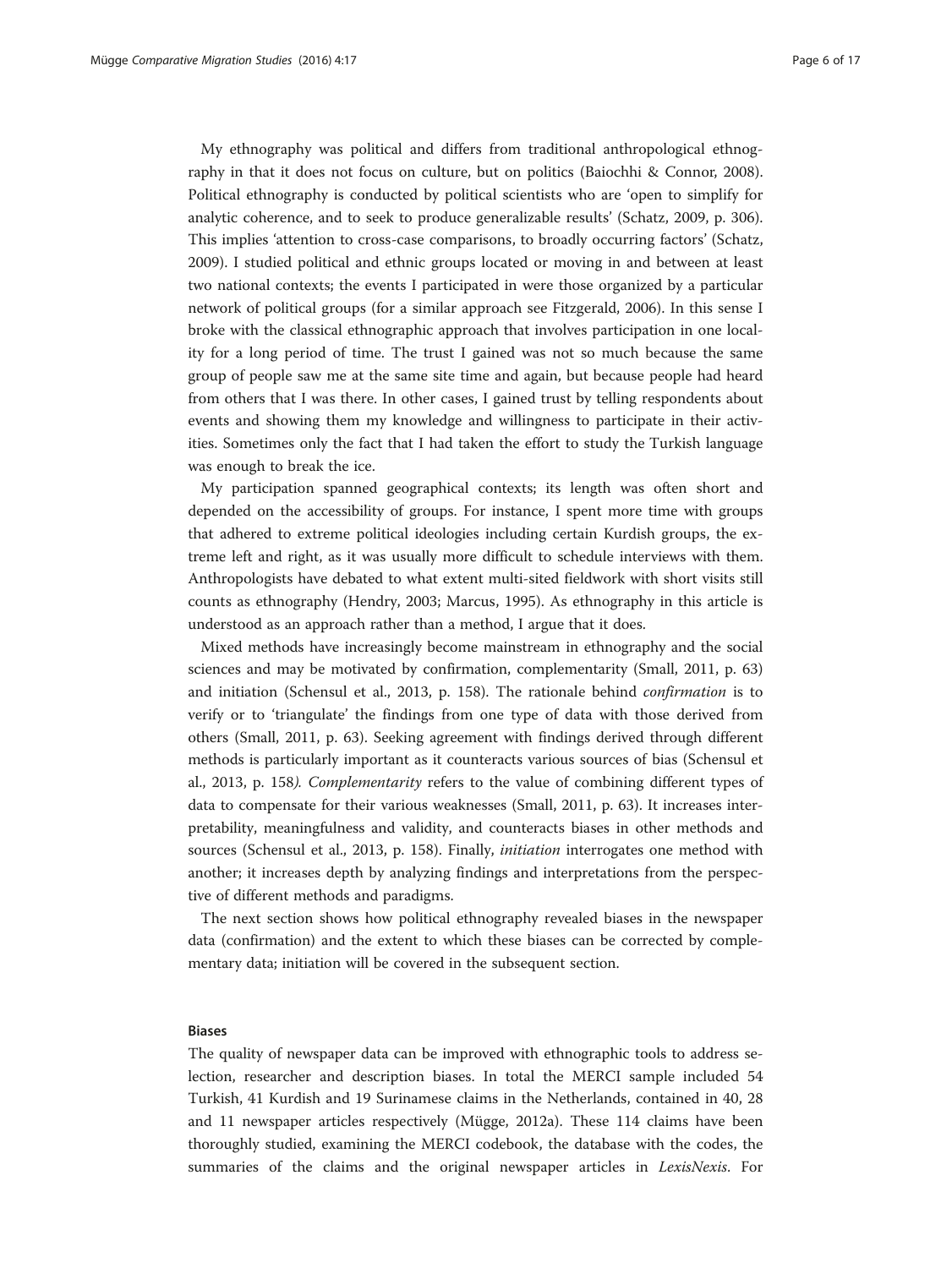transnational claims-making the code 'foreign: migrant homelands and exile' referred to both issues and actors, the latter including homeland political parties as well as organizations of political exiles in the country of residence that wished to affect homeland politics (Koopmans et al., [1999](#page-15-0)). For example, a claim would be assigned this code if supporters of a Kurdish political organization demonstrated in front of the Turkish consulate in the Netherlands to draw attention to the legal position of Kurds in Turkey. MERCI coded 18 out of 54 Turkish claims as 'foreign: national homelands and exile'. In the Kurdish case, 27 out of 41 claims were coded 'foreign: national homelands and exile'. None of the Surinamese claims were coded as such. However, the scope of the actor could not be established for roughly half of the claims. MERCI was unable to establish whether the first actor was a 'national' or a 'foreign national' in 28 out of 54 Turkish claims, 20 out of 41 Kurdish claims, and 7 out of 19 Surinamese claims. This biased the sample as crucial information on the identity of many actors was missing.

#### Selection Bias

What and who is covered by newspapers depends on several factors: the interests of reporters and newspapers in particular events and actors as well as the networks at their disposal to get first-hand information. Reporters remain the 'gate keepers' of claims. This creates two kinds of selection bias.

The first concerns the coverage of events. The Kurdish case confirms that violent claims considered a threat to domestic security are more likely to be reported than non-violent claims. For example, most claims were recorded at the height of the Kurdish conflict in 1999; no claims were registered in 1994 and 1998. This does not necessarily mean that Kurdish actors were transnationally inactive in 1994 and 1998, but only that their activities went unreported. A Kurdish activist retrospectively explained in a 2004 interview that the media only paid attention to demonstrations that turned violent while many peaceful marches did not receive attention.<sup>2</sup> Multiple claims in a particular year were often made in the same week, even on the same day in the same article. This suggests that a reporter was following the issue that week, but not during the rest of the year. Selection bias explains why no claims were recorded for Turks in 1998 and for Kurds in 1994 and 1998, even though both groups in the Netherlands were transnationally active in those years.

Second, newspapers are biased in which actors are named and interviewed. Actors must be considered newsworthy and must be part of a network that extends to reporters. The claims of radical actors appear much more often than those of their more modest counterparts. A closer examination of the Kurdish actors showed that the four claimants – although formally representing different organizations – belonged to the same organization, the PKK. The PKK and its affiliated organizations were continuously monitored by the Dutch Intelligence Service in the period under study; the PKK had also been placed on the list of terrorist organizations in several European countries. Additional field research revealed that the Kurdish spokespersons mentioned in the MERCI sample could all be traced to a single address in Amsterdam. The key individual, whom I interviewed extensively in 2003 and 2004, had a personal network that extended to the Dutch Minister of Foreign Affairs at the time. It was hardly surprising that he commanded media attention. He had a prominent place in the address book of NRC reporters and was often the first to be contacted for reactions to specific issues.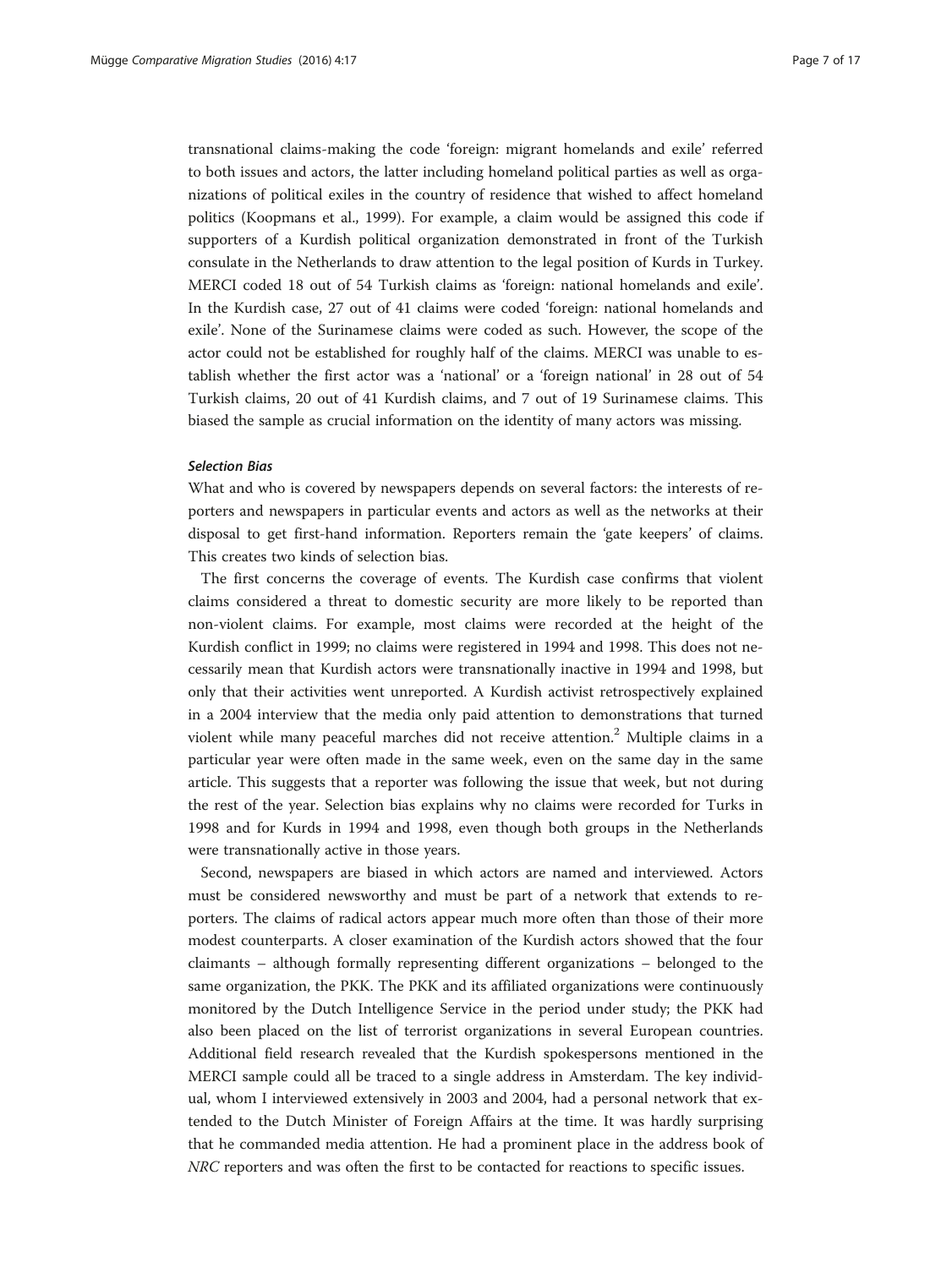The selection bias created by reporters' address books is evident when we compare NRC coverage with articles on the same events written by a journalist of Turkish descent in the Dutch multicultural magazine Contrast. These articles cover a much broader spectrum of Turkish claimants. Cross-checking mass media coverage with the movement's own media can be an effective way to see how reporters' address books bias the selection of events and actors. The objection that such media 'only preach to the converted' (Koopmans, [2004](#page-15-0), p. 385) is actually an advantage in this respect.

#### Researcher bias

Coder unreliability stemmed from the lack of in-depth knowledge of Kurdish, Turkish and Surinamese immigrant organizations in the Netherlands as well as of homeland political organizations. This led to systematic coding errors and inconsistencies. First, coding assistants were unable to identify many actors. Without knowledge of claimants' identities, one cannot establish whether their scope is transnational or not. In other cases, full names were given by reporters but wrongly identified – 'foreign national' or otherwise – by the coders. $3$  Coding was also inconsistent: the same actors were coded 'foreign national' in one claim but not in others. $4$ 

To appreciate how coding errors and inconsistencies emerge, consider this Turkish claim summarized in the MERCI database as follows: 'T. Cetinkaya of the Turkish political party nationalist movement MHP says that they 'are not fascists and racists. We follow Dutch law; we are no terrorist organization. It seems we never get rid of this stigma' (my translation).

The actor of the claim (T. Cetinkaya of the MHP) is coded 'foreign national'. The issue of the claim (to change the image of the MHP in the Netherlands) is coded 'national'. The original newspaper passage was:

Two to three thousand Turks were present at the semi-official meeting of the nationalist movement MHP in the Haagse Houtrusthallen. Rumor has it that the undisputed Alparslan Turkes [leader of the extreme right party MHP] would come over from Turkey to give a speech. This did not happen. The organizer, T. Cetinkaya, said in The Hague that 'we are not fascists and racists. We follow Dutch law; we are no terrorist organization. It seems that we never get rid of this stigma' (Turken samen, [1995](#page-16-0), my translation).

In this extract, T. Cetinkaya is not explicitly described as a MHP member. Additional research reveals that T. Cetinkaya is the spokesman of the Turkish Islamic Association, a local immigrant organization in The Hague.<sup>5</sup> The code 'foreign national' is incorrect.

The correct coding for the scope of the issue would have been 'foreign national'. It falls under the type 'transplanted homeland politics', which occurs when homeland conflicts enter the receiving country (for the typology see Koopmans et al. [2005,](#page-15-0) pp. 126–7). MHP sympathizers complain that they are labeled as fascists by Turkish leftists in the Netherlands, a conflict imported from Turkey where leftists routinely characterize the MHP as fascist (see Nell, [2008b\)](#page-16-0). As an extension of homeland conflict, it has a clear transnational dimension. This is how lack of familiarity with the data can create problems. There were many more such cases in the data that has been reanalyzed.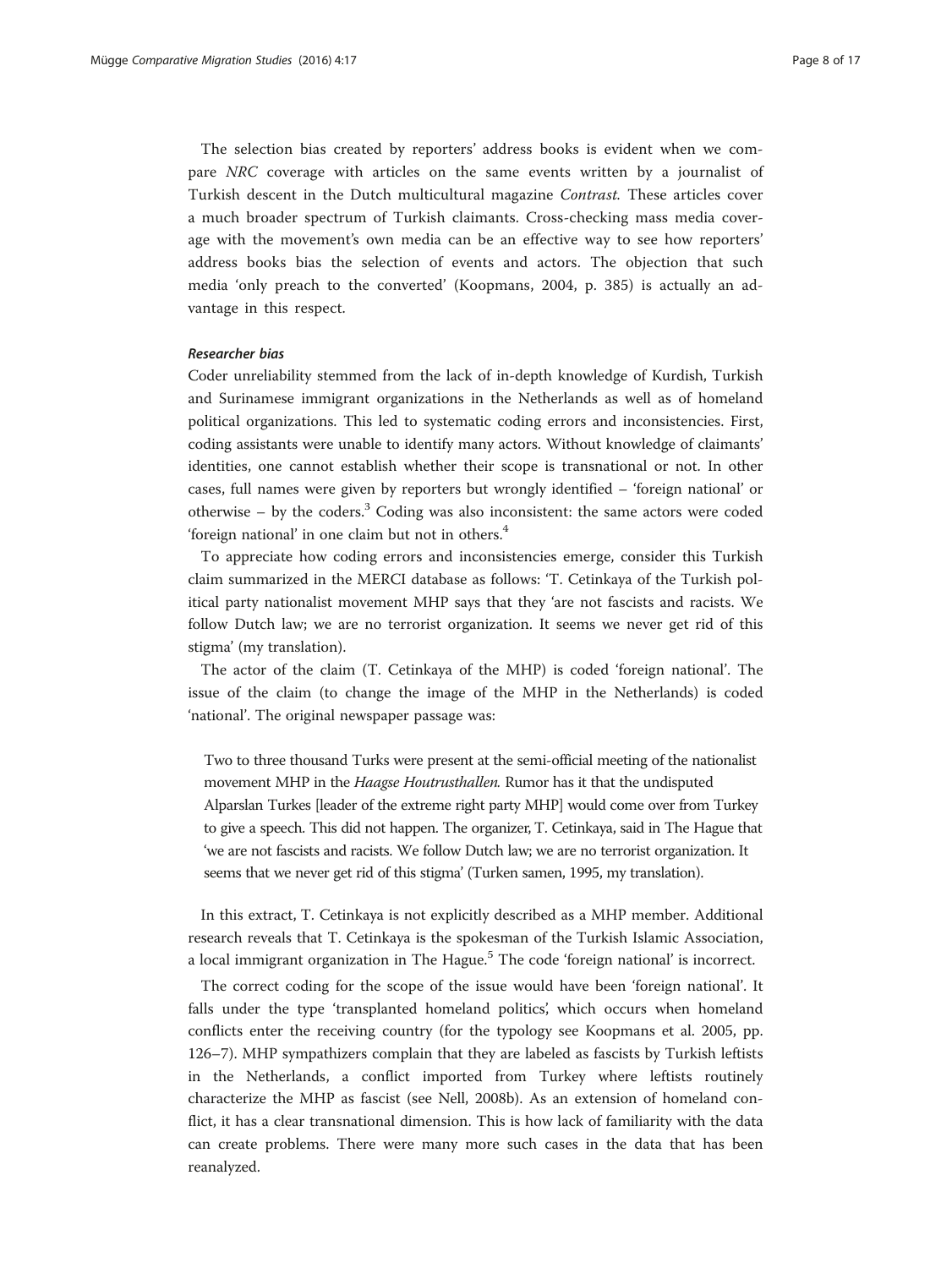#### Description bias

In-depth interviews and the study of secondary literature showed that in a number of cases, reporters misinterpreted events. Sometimes organizations and events were mistakenly connected, as in the following example. In the first year under study, 1992, PKK followers protested in front of Turkish consulates and attacked Turkish companies. They wanted the Netherlands to oppose Turkish military action against the PKK and support an independent Kurdistan. The claims were a direct response to Turkey gathering its troops to fight Kurdish insurgents, the so-called 'Spring Operation' (White, [2000](#page-16-0), pp. 164–66). The original newspaper article states that the 'spring offensive' was announced by Kurds in Turkey rather than by the Turkish government – a clear reporting mistake. In the following year, 1993, one of the Kurdish claims was made on 21 March: 'The police in Rotterdam prevented a confrontation between Kurdish and Turkish protesters. Turkish Kurds participated in a demonstration on the day of anti-racism. They shouted anti-Turkish slogans and burned a Turkish flag'. The interview with a key informant reveals his organization had coordinated Kurdish participation in this demonstration:

We never burned a flag! Of course you can always find a lunatic somewhere, but not where *I* was. Turks also participated in this organization; some Grey Wolves [extreme nationalists] among them attacked a group of Kurds. Then the [anti-Turkish] slogans started…. 6

The additional information points to probable description error in the newspaper. First, the interviewee nuances the claim that Kurds in the demonstration collectively burned a flag; it may have been an individual act. Second, it suggests that the anti-Turkish slogans were a response to the Turkish nationalists present at the demonstration.

These examples show the value of political ethnography in confirming and complementing newspaper data, underscoring the importance of mixed data *collection*. The following section examines how newspaper data can benefit from mixed data analysis. The overarching question emerging from this exercise is whether political claimsmaking as reported in newspapers is a useful method once coding errors have been corrected. Driven by initiation, the following section ethnographically reanalyzes the MERCI findings. It presents general findings from the qualitative analysis of all claims in the sample (mixed data collection) and then focuses on the consequences for conclusions drawn from newspaper data (mixed data analysis).

#### Mixed-methods data collection and analysis

Not all the actors could be identified after reading the original newspaper articles. Journalists often referred to the Turkish or Kurdish community as whole. But through additional research on specific claims in other newspapers, I could identify more actors than MERCI. Knowledge gained through fieldwork enabled me to identify the organizations with which actors were affiliated. In the end, I identified around three-quarters of the Turkish (40 out of 54) and Kurdish (31 out of 41) collective claimants and nearly all of the Surinamese claimants (18 out of 19). The majority of unidentified claimants were individuals who did not act in the name of an organization.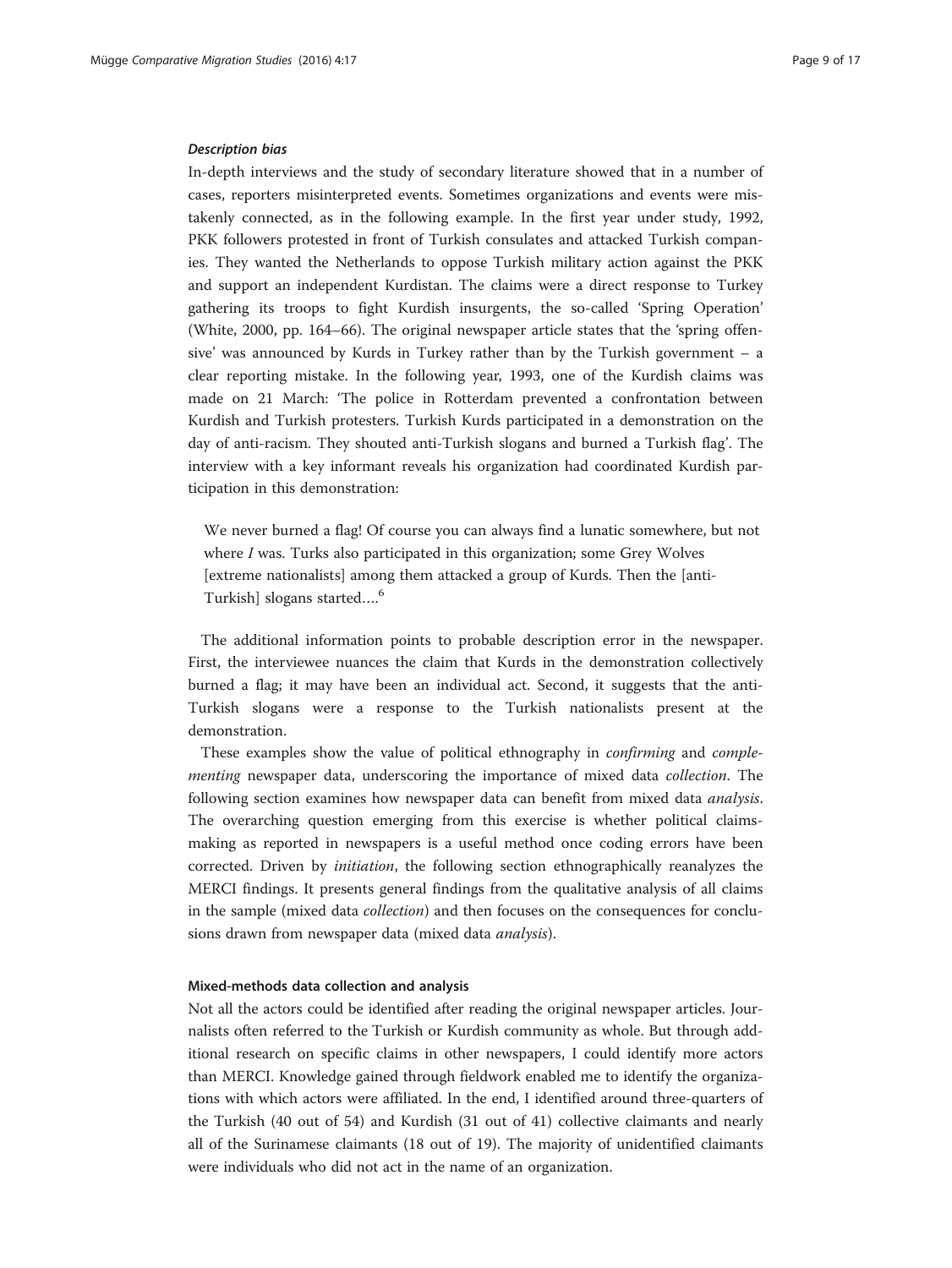For recoding of the claims I made use of the original articles, additional news coverage, my own interviews, research notes and secondary literature. In most instances where my codes differed from MERCI, the issue has been coded as transnational whereas MERCI did not. The actors which I identified as 'foreign national: migrant homeland and exile' were organizations or representatives of organizations that were formal extensions of political groups in Turkey. Immigrant organizations with informal or invisible ties to such political groups, for example Milli Görüş, have not been labeled as transnational. Even with this conservative coding, I found much more transnational activity than the MERCI study.

Most of the issues summarized in the MERCI database concern transnational activities visible to the Dutch public and of interest to the broader Dutch debate on immigrant integration. The same general themes emerged in the interviews that I conducted. For example, one of the red threads in Turkish and Kurdish claims-making is the tension between the two groups. In the interview both Turkish and Kurdish organizations have been asked to elaborate on their relations in the 1990s; the key actor in the majority of the Kurdish claims has also been extensively interviewed.

The re-coding revealed that when simply counting newspaper mentions of actors and events, it is impossible to know precisely who and what is being counted. This only became fully visible after the claims were placed in a broader – in this case transnational – context. This exercise led to three conclusions. The first is that without background information, the number of actors is likely to be overestimated. For instance, the majority of Kurdish transnational claims in the period 1992–1999 were a response to political developments in Turkey. Yet, MERCI registered no transnational Kurdish claims for 1994 and 1998. More than half of the Kurdish claims were made by (adherents of) political parties in exile, such as the PKK (12), KIC (11) and ERNK (1), while the Kurdish migrant federation FED-KOM made six claims. But as mentioned above, these seemingly diverse actors all pointed to one person who at the time represented the PKK in the Netherlands. The remaining 10 transnational claims were made by individuals or collective actors whose identity is unknown.

The second conclusion is that in-depth analysis based on as many sources as possible enables researchers to explain concentrations of events in specific periods. For example, the Turkish transnational claims in the MERCI sample are concentrated in specific periods. This is hardly surprising since 16 out of 22 – often violent and therefore newsworthy – claims were responses to preceding Kurdish actions. For instance, the establishment of the Kurdish Parliament in Exile (PDKW) in 1995 led to unrest among Turkish organizations; in 1997 a Turkish concert in Schiedam was disturbed by Kurds; in 1999, Kurdish actions on Dutch soil inspired Turkish organizations to position themselves publicly. Although the six Turkish claimants were more varied than the Kurdish claimants, it was a very selective part of the Turkish community; five were connected through a Turkish advisory organ to the Dutch government. They were actors with strong political convictions about the Kurdish conflict in Turkey, thereby attracting the attention of Dutch newspaper reporters and editors.

A combination of data and expertise is crucial to reveal what is not covered in newspapers (Altheide, [1987;](#page-14-0) Davenport, [2010\)](#page-15-0). This is best seen in the scarcity of Surinamese claims. After re-coding, I found only one Surinamese claimant to be transnational in scope,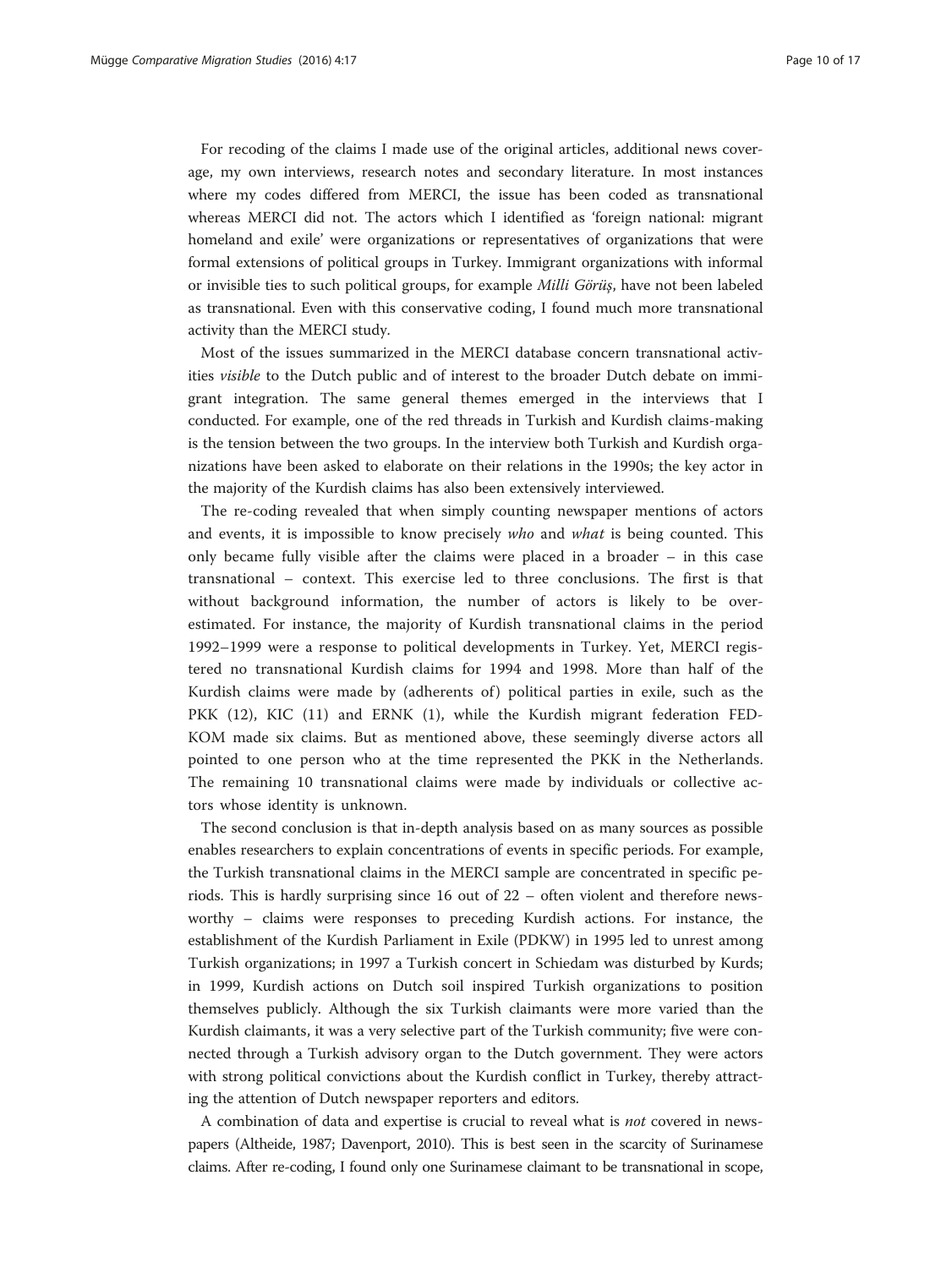implying that Surinamese were not involved in transnational activities. Other work shows that they in fact were, but in non-violent ways (Nell, [2008c](#page-16-0), [d;](#page-16-0) Mügge, [2011\)](#page-16-0). Surinamese living in the Netherlands had easy access to homeland media to express their claims. In this case, the sample was skewed because Surinamese did not turn to the Dutch media to advance their transnational claims. Researchers thus need more information than what is generally presented in newspaper articles to validate their data.

#### Mixed Data Analysis: the case of political claims analysis and transnationalism

Is political claims-making, after re-coding and qualitative analysis, useful in explaining the driving forces of migrant transnationalism? Re-analysis of the Kurdish case shows that for political opportunities catering specifically to immigrants – so-called fieldspecific opportunities – Kurds in the Netherlands indeed felt excluded by structures catering to (ethnic) Turks. But qualitative analysis of the claims showed that 'exclusion' from field-specific opportunities was hardly the driving force behind Kurdish diaspora politics. Instead, it was the very inclusiveness of the Dutch legal system that allowed the Kurdish Parliament in Exile (PDKW) to be installed in the Netherlands, as the following example illustrates. The Kurdish organization KIC made a claim on the day the PDKW was inaugurated in The Hague. I had asked the KIC spokesman why the PDKW had been established and why they had chosen the Netherlands for its inaugural congress: 'In most countries there was a problem with the laws…. we said the Netherlands was suitable…. According to Dutch law it was just a conference, organized by the KIC. In fact it was the installation of the Parliament in Exile.<sup>7</sup> The passage underlines the comparably favorable political climate for Kurdish nationalists in the Netherlands, contradicting Koopmans et al.'s ([2005\)](#page-15-0) conclusion that transnationalism is above all a reaction to limited political opportunities in the country of residence. The openness or closure of host-country general or field-specific political opportunities is hardly the sole factor driving transnational claims-making: events in the homeland clearly matter.

Koopmans et al. ([2005,](#page-15-0) p. 142) second main conclusion is that transnational claims are generally violent because they mirror homeland action repertoires: strong homeland orientations among immigrants are detrimental to their integration in countries of residence. When recoding the claims, I found only 5 out of the 22 Turkish, 10 out of the 40 Kurdish, and none of the Surinamese transnational claims to be violent in nature. While Dutch field-specific opportunities did not support Kurdish homeland claims, this did not deter Kurds from making use of the general political opportunities provided in the Netherlands. Furthermore, transnational Kurdish actions did not mirror action repertoires in the homeland; they instead reflected non-violent action repertoires in the country of residence – a sign of political integration in and of itself.

While the re-coding and qualitative analysis of the MERCI sample could correct researcher and description bias, it could not address selection bias. The latter creates a skewed picture of the transnationalism-integration nexus since only specific forms of transnational politics are included in the newspaper sample. Violent instances of transplanted homeland politics (when homeland conflicts are transplanted to the host country) were over-represented. Selection bias explains why none of the claims could be classified as homeland-directed politics (when immigrants try to influence developments in the homeland) or transplanted immigrant politics (when skills and organizations are transplanted to the homeland). Such influence on Turkish or Surinamese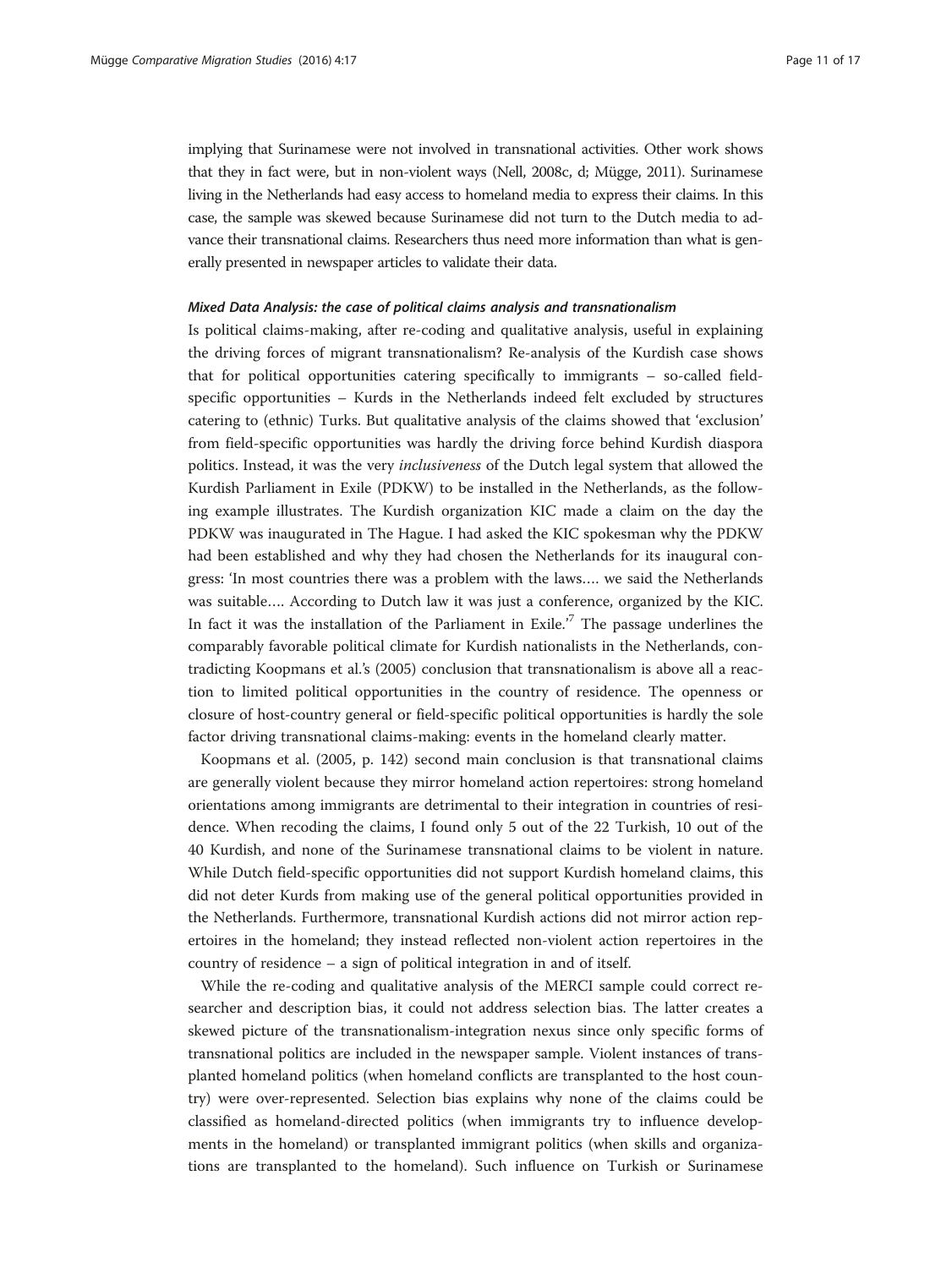politics was of scant interest to the NRC and its readers. The picture would look radically different were Surinamese media included in the sample: Surinamese immigrants in the Netherlands are highly visible in Surinamese newspapers, with some dailies dedicating a whole page to Dutch news.

Claims-making can be usefully applied to that part of the political debate that is visible in the newspapers that one studies, and has proven to be a powerful method for the study of transnational activities that may have direct consequences for the host country. However, the method does not allow drawing general conclusions about trans-nationalism and the impact (or lack thereof) of the sending state (Mügge, [2012b](#page-16-0); Mügge, [2013c](#page-16-0); Mügge, [2016\)](#page-16-0). Koopmans et al. [\(2005\)](#page-15-0) find host-country domestic politics to be driving transnationalism, simply because they ignore countries of origin in their analysis. In this sense, they, too, sample on the dependent variable – precisely their criticism of scholarship on transnationalism. Findings based on newspaper data are more specific and less generalizable than is often suggested.

#### Towards mixed methods: incorporating political ethnography in content analysis

If scholars using content analysis are receptive to mixed methods, they will benefit from including them from the outset – in developing their research designs, in collecting their data, and in their contextualization (Brannen, [2005,](#page-15-0) pp. 177–181). The MERCI study chose the content analysis of newspapers to facilitate cross-national comparison. The quantitative data set it generated lends itself well to Lieberman's [\(2005\)](#page-15-0) 'nested analysis' – a 'pure mixed' methods study that complements, confirms and provides direction to our next steps (initiation). Nested analysis 'combines statistical analysis of large sample cases with the in-depth investigation of one or more cases contained within the large sample' (Lieberman, [2005,](#page-15-0) pp. 435–436).

Nested analysis can be seen as a 'pure mixed' method as it 'assumes interest in both the exploration of general relationships and explanations and the specific explanations of individual cases and groups of cases' (Lieberman, [2005](#page-15-0), p. 436). A 'pure mixed' study starts with preliminary or formal large-N content analysis to test how far results are robust and satisfactory in light of background information on specific cases (Lieberman, [2005](#page-15-0), p. 438). Content analysis as pursued by the MERCI project suits such nested analysis, which requires access to a quantitative data set with sufficient observations to allow statistical analysis. This enables cross-national analyses to detect general patterns as well as the analysis of specific countries (Lieberman, [2005](#page-15-0), p. 450). As internet search engines have become much more sophisticated since the collection of the MERCI data, complementing newspaper articles with other types of data has become easier.

Following Lieberman one proceeds from large-N analysis to 'model-testing small-N analysis' if the model is well specified and robust, and if not, to 'model-building small-N analysis'. Either way, the researcher must reassess the findings to decide whether additional iterations of small or large-N analysis are needed (Lieberman, [2005](#page-15-0), p. 436). Small-N analysis should also be used to assess the quality of the newspaper data and codebook. Intensive small-N analysis, of for example actors in a specific country, can answer questions left unanswered by content analysis 'either because there were insufficient data to assess statistical relationships or because the nature of causal order could not be confidently inferred' (Lieberman, [2005,](#page-15-0) p. 440). This means that following large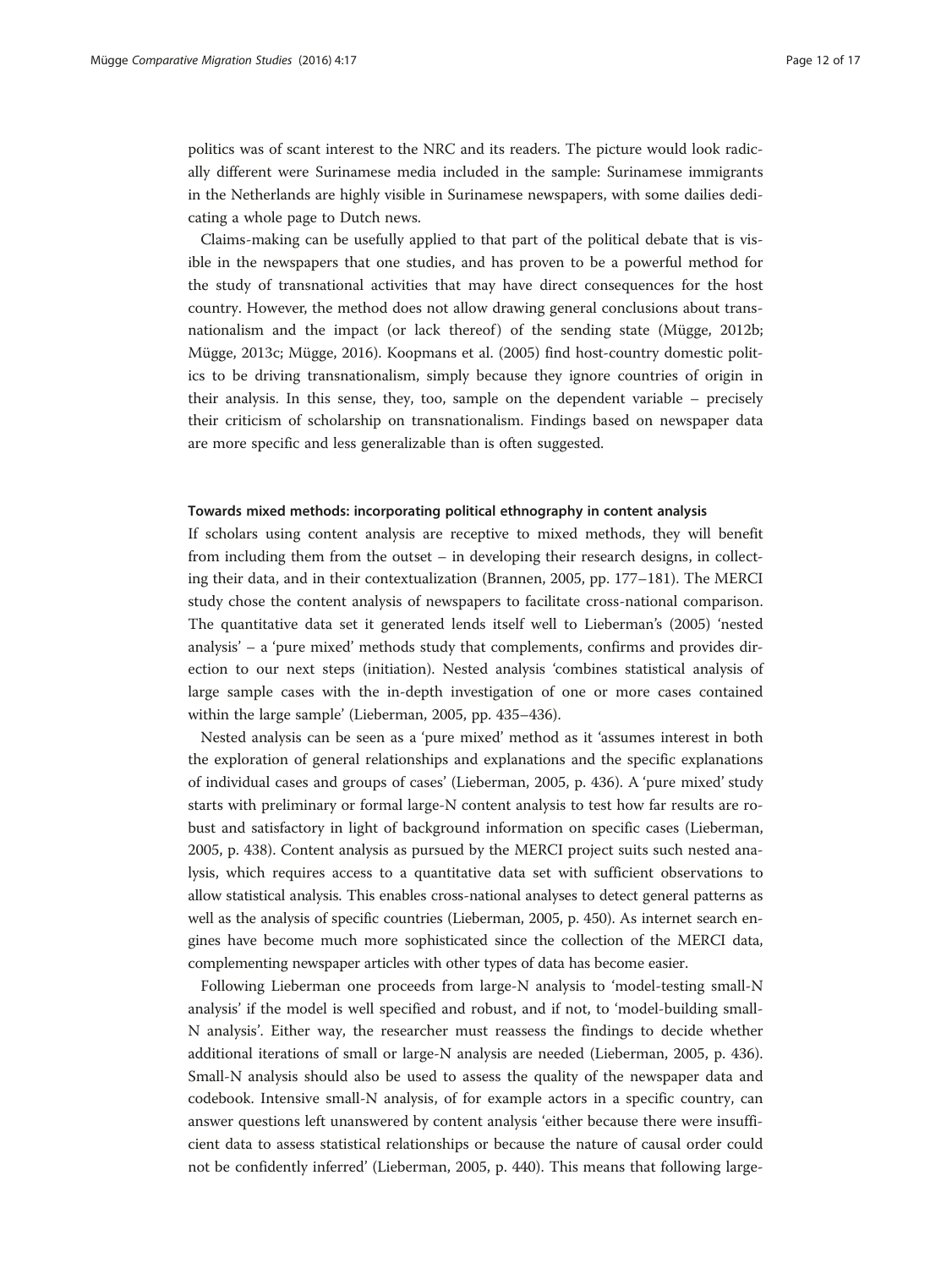N analysis, the researcher evaluates whether the research question can be answered with newspaper data. Ethnographic analysis of a partial sample can help us find out.

If research goals cannot be met with the data, scholars need to adapt their aims or opt for alternative approaches. This exercise can be incorporated in a pilot study. If such a pilot study shows that the research aims are compatible with newspaper data, political ethnography can be employed in two complementary steps. First, validating political ethnography can corroborate data from other sources and help identify biases. Second, ethnography can reveal the limitations of newspaper data and how these limitations influence analysis. In large N studies, scholars can do this by re-examining extreme cases (e.g. a very high or low number of claims in a particular period). Such re-analysis should address a range of questions as proposed by Fillieule and Jiménez [\(2003](#page-15-0)): how systematic is the bias? Does the rationale for selection vary over time and contexts? If so, how? International comparative projects need to be particularly sensitive to whether selection bias follows comparable patterns across countries (cf. Koenig, [2006\)](#page-15-0).

Validating political ethnography is guided by large N analysis. The newspaper guides the ethnography by pointing to actors and events. Ethnography lays bare what is invisible to the general public and journalists but may be crucial to the research. Validating ethnography also provides depth to recorded phenomena and helps to understand and interpret findings, even if it does not reveal what newspaper reporting misses.

The next step is to use *explorative political ethnography* and statistical analysis together. Depending on the topic and the selected cases, ethnography can include online or real-world participant observation, open interviews and archival research. In contrast to validating ethnography, explorative ethnography can go beyond the boundaries of newspaper reporting to establish relevant factors unreported in the newspapers. Although political ethnography is time-consuming, the inferential strength added through the analysis of a small number of cases is likely to be worth the costs. Moreover, the suggested distinctive approach to political ethnography within a mixed methods research design can be readily incorporated in comparative research projects.

#### Concerns in mixed methods

The previous sections have focused on the advantages of mixed-methods research for content analysis based on newspaper data, but scholars have also raised concerns about the practices of mixed-method research. Two concerns discussed by Small [\(2011,](#page-16-0) pp. 77–79) – commensurability and specialization – apply to the suggestions above. Commensurability derives from the epistemological perspectives that drive methodological choices. Some ethnographers may view the suggestion to combine ethnography with large-N analysis to be incompatible with the central idea of ethnography, since they argue that the best ethnographic research comes from the very absence of a research design (Becker, [2009\)](#page-14-0). Integrated mixed-methods analysis will be challenging as agreement will be difficult if researchers in a team come from different traditions (Small, [2011](#page-16-0), pp. 77–79). Scholars interested in cross-national conclusions may find detailed case studies to be incompatible with their research paradigms. Nevertheless, recent debates in mixed-methods research show that we have moved past the 'paradigm wars' between qualitative and quantitative purists (Johnson et al., [2007](#page-15-0)).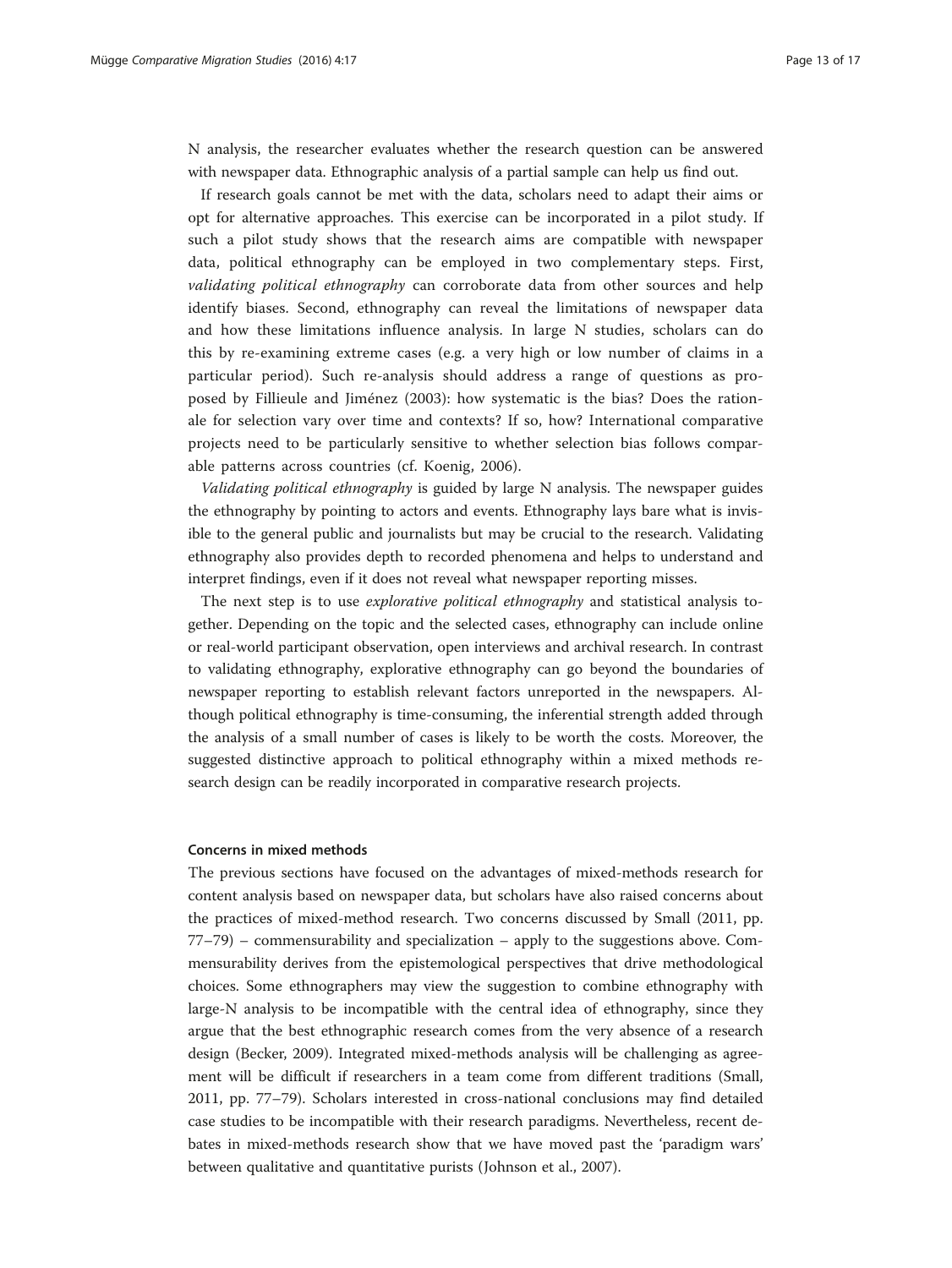Regarding specialization, Small [\(2011,](#page-16-0) pp. 79) argues that it is difficult for mixedmethods researchers to remain up to date on a broad range of methodological developments. As methodologists work within increasingly specialized areas of expertise, it becomes more difficult to convince grant evaluators, journal reviewers and editors with strong beliefs about foundational issues to entertain the radically different alternatives that a mixed-methods project may involve. It will take time to train ethnographers for studies that integrate ethnography and content analysis and which require team-based ethnography. Ethnographers traditionally do not leave their field notes for other researchers to use and protocols; procedures for anonymizing and sharing ethnographic data are in their infancy (Small, [2011,](#page-16-0) p. 75). Establishing, training and monitoring an ethnographic team will require ethnographers to move beyond their individually oriented training to agree on common themes, coding schemes and writing topics (Small, [2011\)](#page-16-0). Interdisciplinary fields such as migration and ethnic studies are good starting points for developing standards for team-based ethnography since they already make use of theme-based networks with researchers employing both quantitative and qualitative methods.

#### Conclusion

Newspapers provide researchers across the social sciences with a wealth of opportunities to compile large-N data sets for diachronic and cross-national comparative study. Facilitated by search engines and online databases such as *LexisNexis*, it is a relatively inexpensive tool for conducting systematic research. Despite these advantages, scholars have criticized newspaper data for their presumed sensitivity to selection, description and researcher bias. This article has shown how a political ethnographic approach can clarify data, provide depth to better understand events, and reveal what has not been reported in the newspapers. Taking the MERCI data as its case, it has shown how political ethnography can enrich the methodological toolkit of 'event catalogs' or claims analysis.

The added value of political ethnography reaches far beyond the realm of ethnic minority claims-making. First, ethnographic case studies can be used to validate newspaper data to ascertain whether there are biases in the data or not. When political ethnography is pursued as part of a 'nested analysis' guided by large N studies, it can provide insight into extreme cases. Second, political ethnography can be used exploratively in combination with statistical analysis. The strength of this method is that it can show what is missing from the newspaper data.

Designing and implementing research projects that integrate newspaper-based crossnational content analysis and team-based political ethnography will be challenging, time-consuming and costly. It will be a demanding journey in which scholars on both sides of the quantitative-qualitative divide will have to move towards the middle. But ultimately, the quality of the research should guide methodological choices, even if this requires reconsidering habitual and safe research paradigms.

#### Endnotes

<sup>1</sup>For instance: Multicultural Democracy and Immigrants Social Capital in Europe: Participation, Organisational Networks, and Public Policies at the Local Level (LOCAL-MULTIDEM); Finding a Place for Islam in Europe: Cultural Interactions between Muslim Immigrants and Receiving Societies (EURISLAM); Support and Opposition to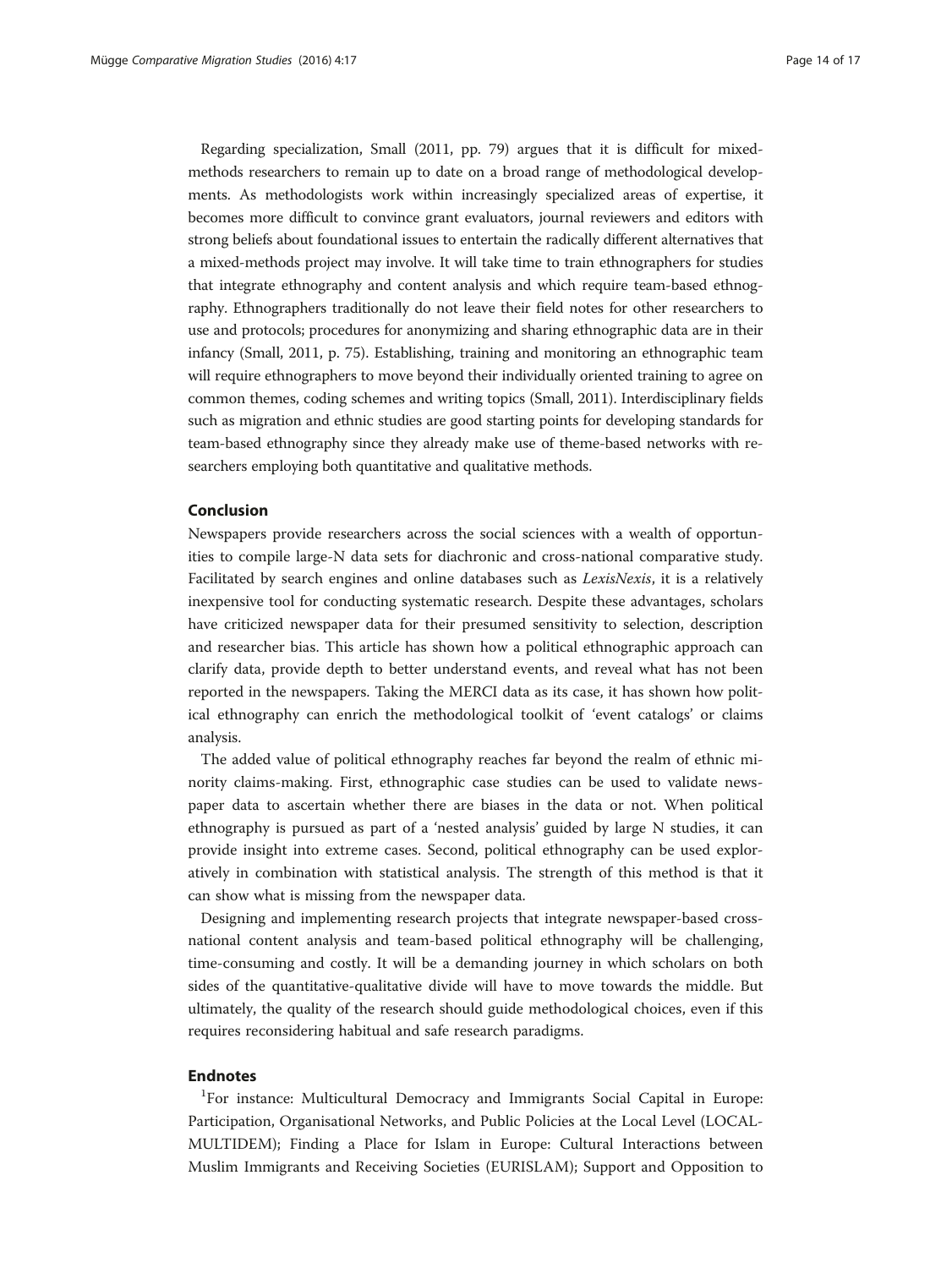<span id="page-14-0"></span>Migration (SOM). See [www.um.es/localmultidem](http://www.um.es/localmultidem), [www.eurislam.eu,](http://www.eurislam.eu) [www.som-project.](http://www.som-project.eu) [eu](http://www.som-project.eu), respectively. Accessed on 11 March 2016.

 $2$ Many Turkish actors have also complained about the difficulty of accessing quality Dutch media. Some organizations have created their own press agencies in Western Europe, while Dutch politicians of Turkish origin make use of Turkish TV to reach their constituencies via satellite.

<sup>3</sup>For example, the Turkish workers' organization ATIB in Almelo, a local Turkish immigrant association, is coded 'foreign national'. Likewise, knowledge of Surinamese history and elite networks suggests that one of the few Surinamese claimants who was not coded 'foreign national' indeed was. As one of the founders of the Surinamese nationalist movement in the Netherlands in the 1950s, he belongs to the Surinamese elite in both the Netherlands and Surinam. At the time the claim was reported, he lived in Surinam and was only visiting the Netherlands.

<sup>4</sup>For instance, the Turkish women's organization ATKB is coded as 'national' in one claim and 'foreign national' in another.

<sup>5</sup>The Turkish Islamic Association is formally attached to the Turkish Federation (HTF). Throughout the 1980s and 1990s, HTF frequently invited politicians of the Turkish nationalist party MHP to their congresses. The reporter of the article characterized the meeting as a semi-official MHP party congress. In reality, this meeting was a congress of the European umbrella organization to which the HTF is attached.

<sup>6</sup>Interview with the founder of the Kurdish Information Centre and chairman of the Kurdish federation FED-KOM, Amsterdam, 9 March 2004.

7 Ibid.

#### Competing interests

The author declares that she has no competing interests.

#### About the authors

Liza M. Mügge is Associate Professor in the political science department at the University of Amsterdam. Trained in both anthropology and political science, she combines ethnographic fieldwork and systematic comparative analysis in her research. She will be fellow with the Netherlands Institute for Advanced Study in the Humanities and Social Sciences (2016–2017). Previously, she was visiting scholar at the Harvard Minda de Gunzberg Center for European Studies (2012) and fellow with the Harvard Kennedy School Women & Public Policy Program (2014–2015). She is the author of Beyond Dutch borders: transnational politics among colonial migrants, guest workers and the second generation (Amsterdam University Press, 2010). Her work on transnationalism, political representation and research methodology is published in a variety of journals and edited volumes.

#### Acknowledgements

I thank Ruud Koopmans and Thom Duyvené de Wit for sharing the MERCI database with me. Earlier versions of this paper were presented at the European Social Science History Conference (Berlin, 2004), the European Consortium for Political Research-Joint Sessions (Sankt Gallen, 2011) and at the Transnational Studies Initiative, Weatherhead Center for International Affairs, Harvard University (Cambridge MA, 2012). I particular thank Marc Helbling, Zuhal Kavacik, Deepak Lamba-Nieves, Doutje Lettinga, Anita Manatschal, Enrique Martínez-Herrera, Thomas Miley, Michalis Moutselos, Oliver Strijbis and Jocelyne Vitterna for their comments on earlier versions of this paper. Special thanks go to Meindert Fennema, Daniel Mügge, Rinus Penninx and Jean Tillie for encouraging me to write this article and to Takeo David Hymans for editing it. Finally, I am grateful to the Minda de Gunzberg Center for European Studies at Harvard University where I wrote a working paper version of this article during my stay in 2012.

#### Received: 29 August 2015 Accepted: 7 June 2016 Published online: 12 September 2016

#### References

Altheide, D. L. (1987). Ethnographic Content Analysis. Qualitative Sociology, 10(1), 65–77.

Baiochhi, G., & Connor, B. T. (2008). The ethnos in the polis: political ethnography as a mode of inquiry. Sociology Compass, 2(1), 139–155.

Becker, H. S. (2009). How to find out how to do qualitative Research. International Journal of Communication, 3, 545–553.

Berkhout. (2015). Technical appendix. Political claims analysis. In W. van der Brug, G. D'Amato, J. Berkhout, & D. Ruedin (Eds.), The politicisation of migration (pp. 197–206). Oxon: Routledge.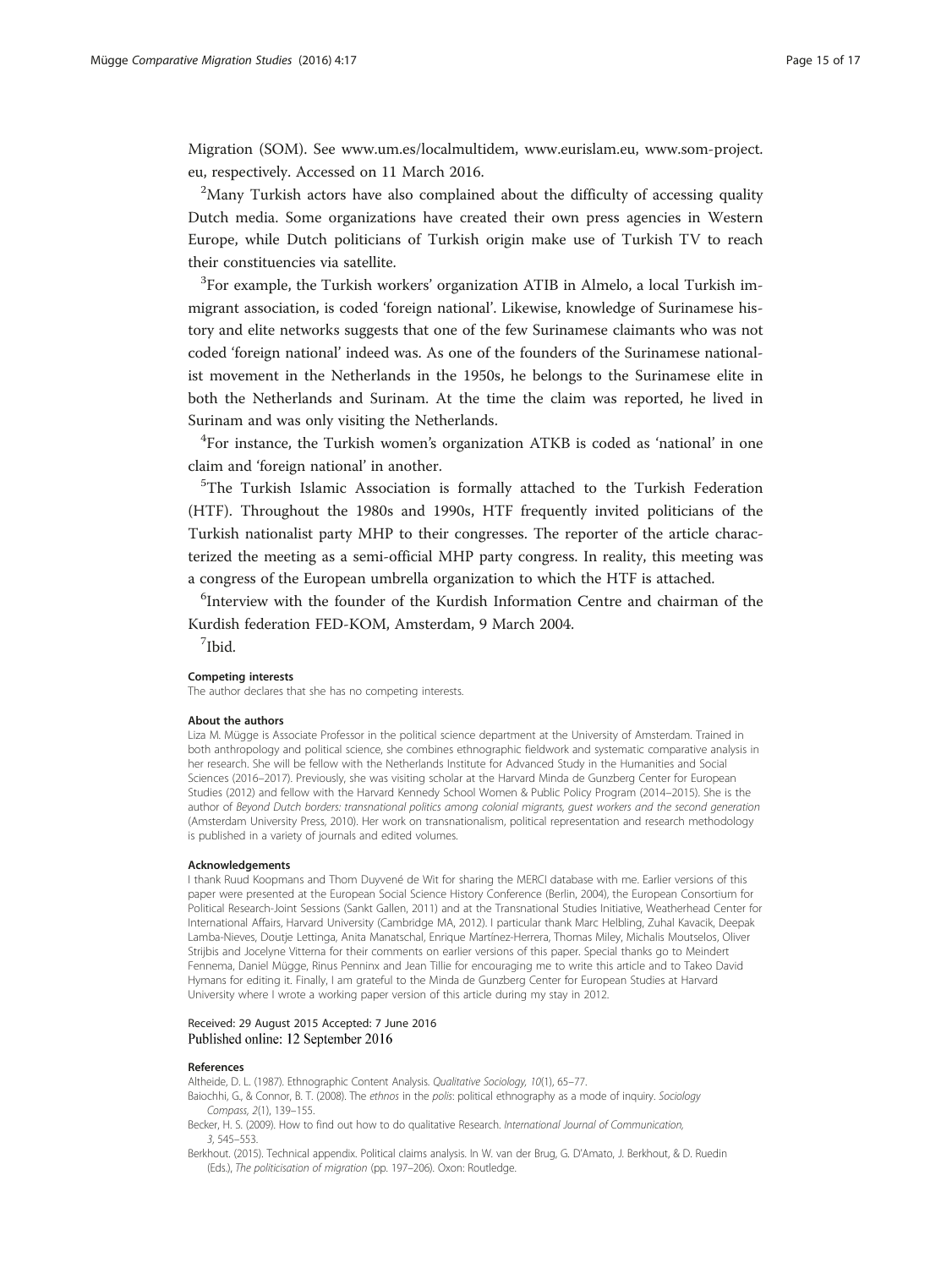<span id="page-15-0"></span>Berkhout, J. & Sudulich, S. (2011). Codebook for political claims analysis. SOM Working Papers 2011–2. [http://papers.ssrn.](http://papers.ssrn.com/sol3/papers.cfm?abstract_id=1990221) [com/sol3/papers.cfm?abstract\\_id=1990221](http://papers.ssrn.com/sol3/papers.cfm?abstract_id=1990221). Accessed 11 March 2016.

- Brannen, J. (2005). Mixing methods: the entry of qualitative and quantitative approaches into the research process. International Journal of Social Research Methodology, 8(3), 173–184.
- Castelli Gattinara, P., Cinalli, M., Giugni, M. & Morales, L. (2015). LOCALMULTIDEM and MED Discursive Political Opportunities (WP1). Description of Study, released data and codebook. Revision: final version [Jan 2015]. [http://](http://www.unige.ch/sciences-societe/incite/files/7614/2563/4681/Study_description_and_codebook_Discursive_POS.pdf) [www.unige.ch/sciences-societe/incite/files/7614/2563/4681/Study\\_description\\_and\\_codebook\\_Discursive\\_POS.pdf.](http://www.unige.ch/sciences-societe/incite/files/7614/2563/4681/Study_description_and_codebook_Discursive_POS.pdf) Accessed 7 March 2016.
- Cinalli, M., & Giugni, M. (2013). Political opportunities, citizenship models and political claim-making over Islam. Ethnicities, 13(2), 147–164.
- Cinalli, M., & O'Flynn, I. (2014). Public deliberation, network analysis and the political integration of Muslims in Britain. British Journal of Politics and International Relations, 16(3), 428–451.
- Davenport, C. (2010). Media bias, perspective, and state repression. The Black Panther Party. Cambridge: Cambridge University Press.
- Earl, J., Martin, A., McCarthy, J. D., & Soule, S. A. (2004). The use of newspaper data in the study of collective action. Annual Review of Sociology, 30, 65–80.
- Fillieule, O., & Jiménez, M. (2003). Appendix A: The Methodology of Protest Event Analysis and the Media Politics of Reporting Environmental Protest Events. In C. Rootes (Ed.), Environmental Protest in Western Europe (pp. 258–79). Oxford: Oxford University Press.
- Fitzgerald, D. (2006). Towards a theoretical ethnography of migration. Qualitative Sociology, 29(1), 1–24.
- Franzosi, R. (1987). The Press as a Source of Socio-Historical Data: Issues in the Methodology of Data Collection from Newspapers. Historical Methods, 20(1), 5–16.
- Goertz, G., & Mahoney, J. (2006). A tale of two cultures. Qualitative and quantitative research in the social sciences. Princeton: Princeton University Press.
- Helbling, M., & Tresh, A. (2011). Measuring Party Positions and Issue Salience from Media Coverage: Discussing and Cross-Validating New Indicators. Electoral Studies, 30(1), 174–83.
- Hendry, J. (2003). An Ethnographer in the global arena: globography perhaps? Global Networks, 3(4), 497–512.
- Hoksbergen, H.W. & Tillie, J.N. (2012). EURISLAM Survey-data & Codebook. DANS.<http://dx.doi.org/10.17026/dans-xx7-5x27> Johnson, R., Onwuegbuzie, A., & Turner, L. (2007). Toward a definition of mixed method research. Journal of Mixed Methods Research, 1(2), 112–133.
- Koenig, T. (2006). Compounding mixed-methods problems in frame analysis through comparative research. Qualitative Research, 6(1), 61–76.
- Koopmans, R. (2004). Movements and media: selection processes and evolutionary dynamics in the public sphere. Theory and Society, 33(3–4), 367–391.
- Koopmans, R. (2007). Who inhabits the European public sphere? Winners and losers, supporters and opponents in Europeanised political debates. European Journal of Political Research, 46(2), 183–210.
- Koopmans, R., & Rucht, R. (2002). Protest event analysis. In B. Klandermans & S. Staggenborg (Eds.), Methods of social movement research (pp. 231–259). Minneapolis: University of Minnesota Press.
- Koopmans, R., & Statham, P. (1999a). Political claims analysis: integrating protest event and political discourse approaches. Mobilization: An International Journal, 4(1), 203–21.
- Koopmans, R., & Statham, P. (1999b). Challenging the liberal nation-state? Postnationalism, multiculturalism, and the collective claims making of migrants and ethnic minorities in Britain and Germany. American Journal of Sociology, 105(3), 652–96.
- Koopmans, R., & Statham, P. (2001). How national citizenship shapes transnationalism. A comparative analysis of migrant claim-making in Germany, Great Britain, and the Netherlands. Revue européenne des migrations internationals, 17(2), 63–100.
- Koopmans, R., & Statham, P. (2010). Theoretical framework, research design, and methods. In R. Koopmans & P. Statham (Eds.), The making of a European public sphere. Media discourse and political contention (pp. 34–59). Cambridge: Cambridge University Press.
- Koopmans, R., Statham, P., Giugni, M., Passy, F., & Duyvené de Wit, T. (1999). Merci summery codes, version 12 October 1999. Citizenship and Immigration: MERCI Mobilisation on Ethnic Relations.
- Koopmans, R., Statham, P., Giugni, M., & Passy, F. (2005). Contested citizenship. Immigration and cultural diversity in Europe. Minneapolis: University of Minnesota Press.
- Korteweg, A., & Yurdakul, G. (2009). Islam, gender, and immigrant integration: boundary drawing in discourses on honour killing in the Netherlands and Germany. Ethnic and Racial Studies, 32(2), 218–238.
- Lecompte, M., & Schensul, J. (1999). Designing and conducting ethnographic research. Ethnographer's Toolkit 1. Lanham: Altamira Press.
- Lieberman, E. S. (2005). Nested analysis as a mixed-method strategy for comparative research. American Political Science Review, 99(03), 435–452.
- Marcus, G. E. (1995). Ethnography in/of the world System: the emergence of multi-sited Ethnography. Annual Review of Anthropology, 24, 95–117.
- McBride, D.E. & Mazur, A. G. (2010). Integrating Two Cultures in Mixed Methods Research: A Tale of the State Feminism Project. Qualitative and Multi-Method Research: Newsletter of the APSA Organized Section for Qualitative and Multi-Method Research, 8(1), 35–40.
- McCarthy, J., McPhail, C., & Smith, J. (1996). Images of protest: dimensions of selection bias in media coverage of Washington demonstrations, 1982 and 1991. American Sociological Review, 61(3), 478–99.
- McCarthy, J., Titarenko, L., McPhail, C., Rafail, P., & Augustyn, B. (2005). Assessing stability in the patterns of selection bias in newspaper coverage of protest during the transition from communism in Belarus. Mobilization: The International Quarterly, 13(2), 127–45.
- Morales, L., & Giugni, M. (Eds.). (2011). Social capital, political participation and migration in Europe. Making democracty work? Basingstoke: Palgrave Macmillan.